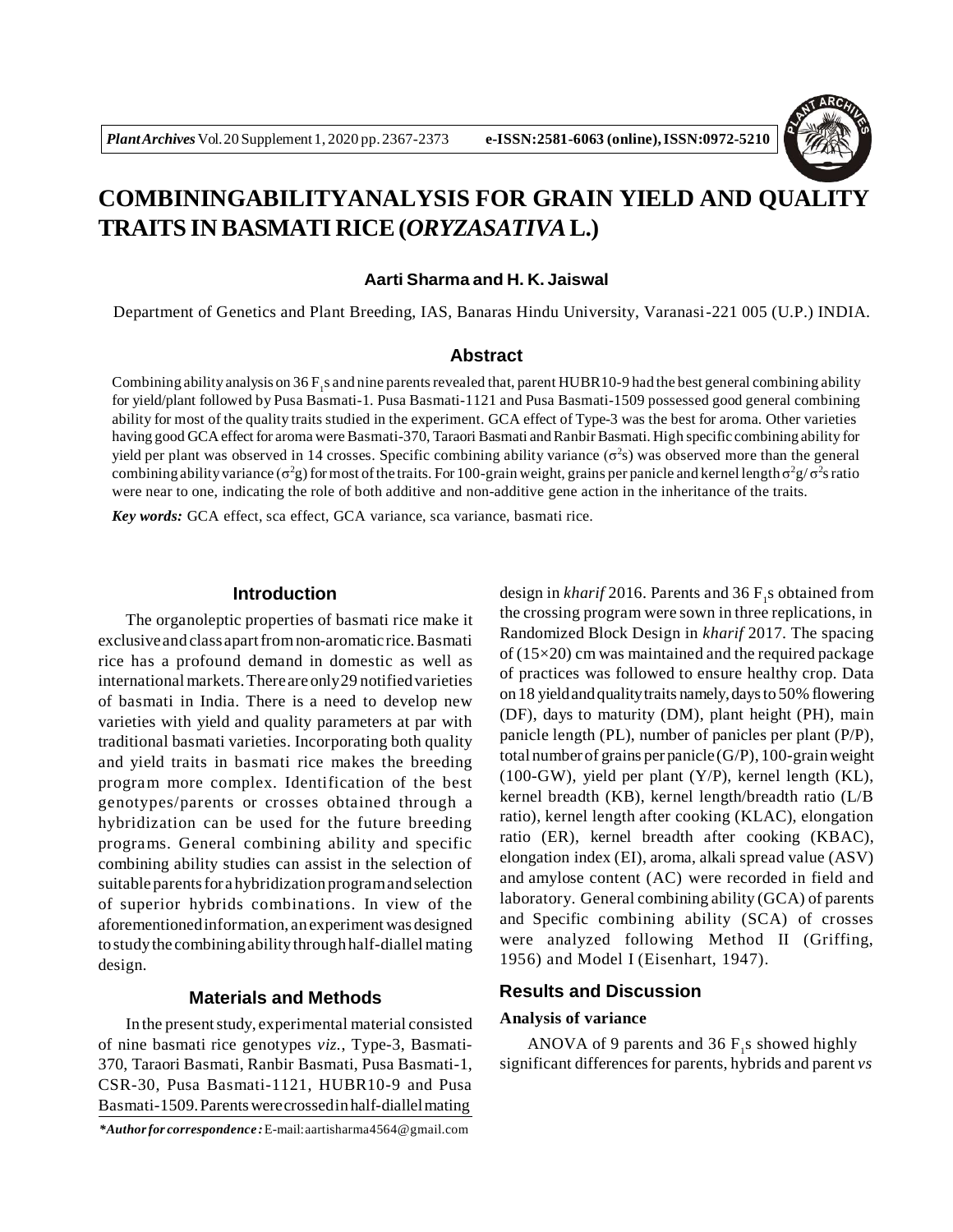| $S_{\rm V}$        | <b>Degree</b><br>of<br>freedom | DF         | DM         | PH                    | PL         | P/P        | G/P                  | $100$ -GW | Y/P        |
|--------------------|--------------------------------|------------|------------|-----------------------|------------|------------|----------------------|-----------|------------|
|                    |                                |            |            |                       |            |            |                      |           |            |
| Replicates         | ◠                              | 0.39       | 0.92       | 0.43                  | 1.35       | $3.52*$    | 92.18                | 0.00      | 0.42       |
| Treatments         | 44                             | $61.91***$ | $69.61***$ | $1163.76***$          | $15.03***$ | $21.73***$ | $2149.84***$ 0.25*** |           | 329.68***  |
| Parents            | 8                              | $63.67***$ | $49.62***$ | 1833.35***            | $5.55***$  | $9.00***$  | 2795.91*** 0.29***   |           | $80.15***$ |
| Hybrids            | 35                             | $43.14***$ | $60.91***$ | $1028.41***$ 13.17*** |            | $22.43***$ | $1901.07***$ 0.24*** |           | 354.57***  |
| Parent Vs. Hybrids |                                | 704.98***  | 534.02***  | 544.43***             | $155.9***$ | 98.90***   | 5688.42*** 0.33***   |           | 1454.88*** |
| Error              | 88                             | 1.06       | 1.88       | 2.50                  | 0.76       | 1.12       | 79.58                | 0.00      | 3.53       |

**Table 1:** Analysis of variance for yield traits in basmati rice.

Significance Levels  $* = 0.05$ ,  $** = 0.01$ ,  $\& *** = 0.001$ , SV= source of variation, DF= days to 50% flowering, DM= days to maturity, PH= plant height (cm), PL= main panicle length (cm), P/P= number of panicles/plant, G/P= total number of grains per panicle, 10 0-GW= grain weight (g), Y/P= yield/plant(g).

**Table 2:** Analysis of variance for quality traits in basmati rice.

| SV                    | DF | KL        | KB        | L/B<br>ration | <b>KLAC</b> | ER        | <b>KBAC</b> | EI        | ASV       | Aroma     | AC         |
|-----------------------|----|-----------|-----------|---------------|-------------|-----------|-------------|-----------|-----------|-----------|------------|
| Replicates            | 2  | 0.029     | 0.001     | 0.017         | 0.244       | 0.005     | $0.018*$    | 0.005     | 0.005     | 0.004     | 0.196      |
| Treatments            | 44 | $0.74***$ | $0.02***$ | $0.32***$     | 14.29***    | $0.15***$ | $0.20***$   | $0.18***$ | $7.40***$ | $0.81***$ | $9.61***$  |
| Parents               | 8  | $1.21***$ | $0.02***$ | $0.30***$     | $121.45***$ | $0.11***$ | $0.05***$   | $0.13***$ | $3.93***$ | $1.84***$ | $6.02$ *** |
| Hybrids               | 35 | $0.59***$ | $0.01***$ | $0.23***$     | $12.71***$  | $0.15***$ | $0.22***$   | $0.14***$ | $7.18***$ | $0.47***$ | $7.97***$  |
| Parent Vs.<br>Hybrids |    | $2.04***$ | $0.22***$ | $3.76***$     | $12.17***$  | $0.58***$ | $0.96***$   | $2.08***$ | 42.78***  | $4.45***$ | 95.74***   |
| Error                 | 88 | 0.016     | 0.001     | 0.009         | 0.180       | 0.002     | 0.006       | 0.003     | 0.037     | 0.027     | 0.219      |

Significance Levels  $* = <.05$ ,  $** = <.01$  &  $*** = <.001$ , SV= source of variation, df= degree of freedom, KL=kernel length (mm), KB=kernel breadth (mm), L/B ratio= Kernel length/kernel breadth ratio, KLAC= kernel length after cooking (mm), ER= elongation ratio, KBAC=kernel breadth after cooking (mm), EI= elongation index, ASV=alkali spreading value, AC= amylose content.

**Table 3:** Analsyis of variance of combining ability for yield traits in basmati rice.

| <b>SV</b>  | df    | DF         | DM         | PН          | PL         | P/P        | G/P        | $100$ -GW | Y/P         |
|------------|-------|------------|------------|-------------|------------|------------|------------|-----------|-------------|
| GCA        | 3.00  | $25.72***$ | $24.83***$ | $453.15***$ | $10.30***$ | $11.01***$ | 2689.71*** | $0.32***$ | $340.95***$ |
| <b>SCA</b> | 36.00 | $19.51***$ | $22.84***$ | $373.43***$ | $3.84***$  | $6.40***$  | 278.15***  | $0.03***$ | $58.55***$  |
| Error      | 88.00 | 0.35       | 0.63       | 0.83        | 0.25       | 0.37       | 26.53      | $0.00\,$  | 1.18        |

Significance Levels  $* = 0.6$ ,  $** = 0.61$  &  $*** = 0.001$ , SV= source of variation, df= degree of freedom.

| Table 4: Analsyis of variance of combining ability for quality traits in basmati rice. |  |  |  |  |  |
|----------------------------------------------------------------------------------------|--|--|--|--|--|
|----------------------------------------------------------------------------------------|--|--|--|--|--|

| SV         | Df | KL    | KВ                 | <b>L/B RATIO</b> | <b>KLAC</b>                | ER        | <b>KBAC</b>         | E                 | <b>ASV</b> | <b>AROMA</b> | АC         |
|------------|----|-------|--------------------|------------------|----------------------------|-----------|---------------------|-------------------|------------|--------------|------------|
| <b>GCA</b> |    |       | $0.97***10.003***$ | $0.25***$        | $15.38***$ 0.11*** 0.12*** |           |                     | $0.10***$ 6.67*** |            | $0.69***$    | $3.05$ *** |
| <b>SCA</b> | 36 |       | $0.08***$ 0.007*** | $0.08***$        | $2.40***$                  |           | $0.04***$   0.06*** | $0.05***$         | 53***      | $0.18***$    | $3.24$ *** |
| Error      | 88 | 0.005 | $0.000\,$          | 0.003            | 0.060                      | $0.001\,$ | 0.002               | $0.001\,$         | 0.012      | .009         | 0.073      |

Significance Levels  $* = <.05$ ,  $** = <.01$  &  $*** = <.001$ , SV= source of variation, df= degree of freedom.

hybrids in 18 traits studied. Significant results indicated that sufficient genetic diversity existed in the experimental material. ANOVA table is listed in tables 1 and 2.

ANOVA results for combining ability revealed that the mean sum of square due to GCA and sca were highly significant for all traits. This indicates the role of both

additive and non-additive gene action in expression of these traits. SCA and GCA effect are calculated when the mean sum of square of SCA and GCA are significant. Non-significance mean square for GCA suggests that there are non-significant differences among the GCA effects of parents. In other words, GCA effects of all the parents are comparable. Similarly, nonsignificance of mean

**Table 5:** Estimation of components of variance for yield traits in basmati rice. square for sca implies that there are non-

| <b>Components</b>       | DF   | DM   | PН    | PL   | P/P  | G/P                                 | $100$ -GW | V/P   |
|-------------------------|------|------|-------|------|------|-------------------------------------|-----------|-------|
| $\sigma$ <sup>2</sup> g | 2.31 | 2.20 | 41.12 |      |      | $0.91 \pm 0.97 \pm 242.11$          | 0.03      | 30.89 |
| $\sigma^2$ s            |      |      |       |      |      | 19.16 22.22 372.59 3.58 6.03 251.62 | 0.03      | 57.37 |
| $\sigma^2 g/\sigma^2 s$ | 0.12 | 0.10 |       | 0.25 | 0.16 | 0.96                                | 1.02      | 0.54  |

significant differences among the sca effect of cross combinations(Dabholkar, A.R.,1999).ANOVAtableforcombining ability is given in tables 3 and 4.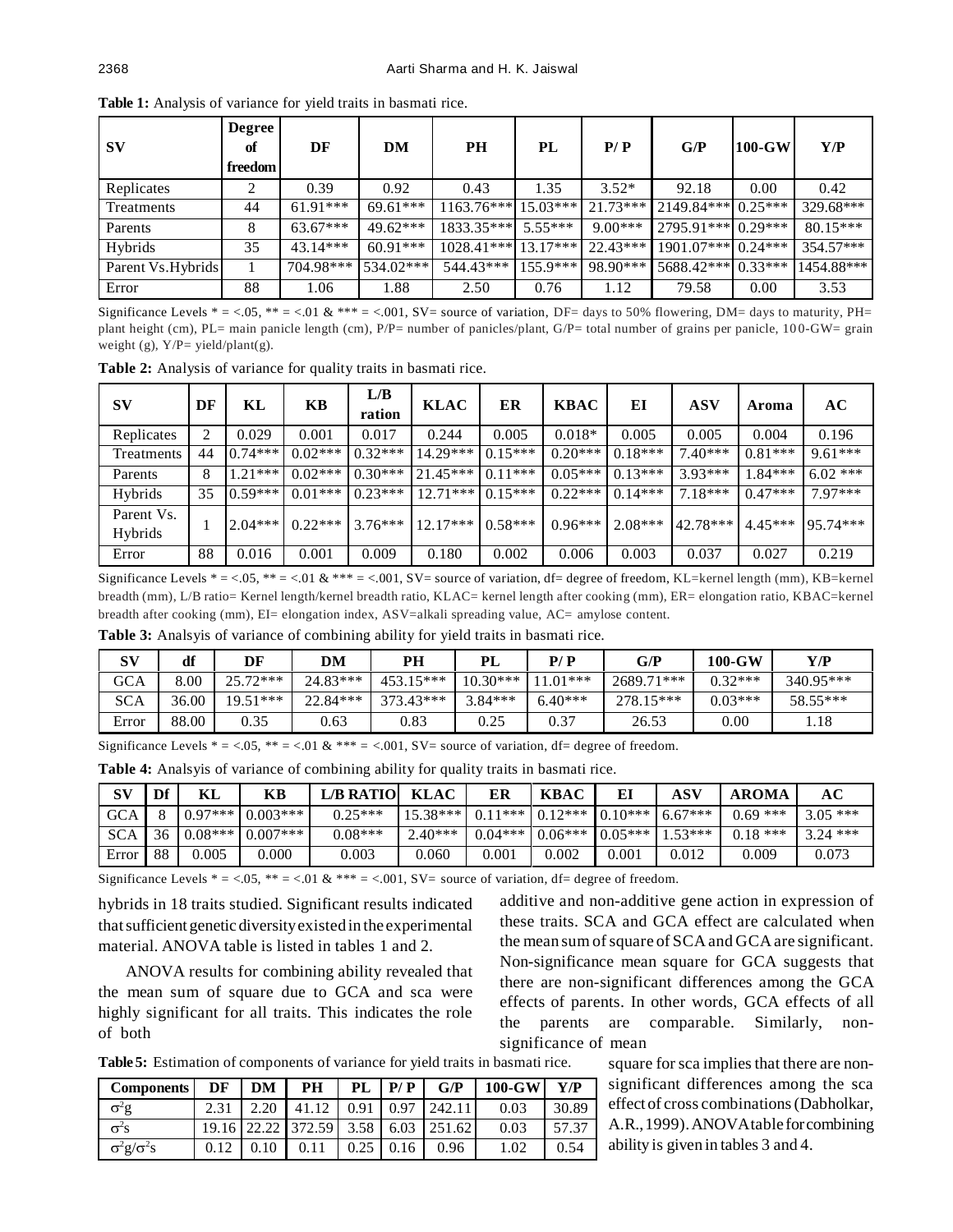**Table 6:** Estimation of components of variance for quality traits in basmati rice.

| Components                                       | KL   | KB       | L/B RATIO | <b>KLAC</b> | ER       | <b>KBAC</b> | EI       | ASV           | <b>AROMA</b> | АC   |
|--------------------------------------------------|------|----------|-----------|-------------|----------|-------------|----------|---------------|--------------|------|
| $\sigma$ <sup>2</sup> g                          | 0.09 | $0.00\,$ | 0.02      | 1.39        | $0.01\,$ | 0.01        | $0.01\,$ | 0.60          | 0.06         | 0.27 |
| $\sigma$ <sup>2</sup> s                          | 0.08 | 0.01     | 0.07      | 2.34        | 0.04     | 0.06        | 0.05     | 52<br>. . J 4 | 0.17         | 3.17 |
| $\sigma$ <sup>2</sup> g/ $\sigma$ <sup>2</sup> s | 1.10 | 0.04     | 0.30      | 0.59        | 0.28     | 0.19        | 0.19     | 0.40          | 0.37         | 0.08 |

**Table 7:** Estimates of General combining ability (GCA) effects of parents for yield traits in basmati rice.

| <b>PARENTS</b>   | DF        | DM         | PН         | PL         | P/P        | G/P        | 100-GW     | Y/P        |
|------------------|-----------|------------|------------|------------|------------|------------|------------|------------|
| Type-3           |           | $1.13***$  | $8.31***$  | $0.35*$    | $-1.66***$ | $-7.89***$ | $-0.15***$ | $-5.54***$ |
|                  | $0.61***$ |            |            |            |            |            |            |            |
| Basmati-370      | $-0.16$   | $1.25***$  | $7.86***$  | $-0.19$    | 0.27       | $-0.33$    | $-0.15***$ | $-2.35***$ |
| Taraori Basmati  | $1.18***$ | $1.04***$  | $1.73***$  | $-0.67***$ | $-0.18$    | $-4.22**$  | $-0.01$    | $-2.94***$ |
| Ranbir Basmati   | $-0.43*$  | $-1.21***$ | $2.99***$  | $0.64***$  | $-0.72***$ | $4.82**$   | $-0.18***$ | $-3.09***$ |
| Pusa Basmati1    |           | $-2.39***$ |            | $1.38***$  | $-0.49**$  | $12.36***$ | $-0.14***$ | $2.79***$  |
|                  | $2.64***$ |            | $11.08***$ |            |            |            |            |            |
| $CSR-30$         | $1.60***$ | $1.52***$  | $2.98***$  | $-1.13***$ | $0.97***$  | $-4.80**$  | $0.06***$  | $-1.34***$ |
| Basmati-<br>Pusa |           | $-0.57*$   | $-3.96***$ | $-1.08***$ | $-0.33$    |            | $0.27***$  | $-1.42***$ |
| 1121             | $1.22***$ |            |            |            |            | $22.62***$ |            |            |
| <b>HUBR10-9</b>  | $2.39***$ | $1.04***$  | $-4.87***$ | $1.32***$  | $1.80***$  | $32.64***$ | $0.06***$  | 13.48***   |
| Pusa<br>Basmati- | $-0.10$   | $-1.81***$ | $-3.96***$ | $-0.62***$ | 0.35       | $-9.98***$ | $0.24***$  | 0.41       |
| 1509             |           |            |            |            |            |            |            |            |
| Gi S.E.          | 0.17      | 0.23       | 0.26       | 0.14       | 0.17       | 1.46       | 0.01       | 0.31       |

Significance Levels  $* = 0.6$ ,  $* = 0.01$  &  $* * = 0.001$ .

#### **Components of genetic variance**

The GCA variance  $(\sigma^2 g)$  and sca variance  $(\sigma^2 s)$ for a trait are the consequence of additive genetic variance and non-additive genetic variance. Results are presented in tables 5 and 6. The ratio of  $\sigma^2 g / \sigma^2 s$  provides information on which type of genetic variance (additive or non- additive) is predominant in the expression of a trait. In the present study,  $\sigma^2 g / \sigma^2 s$  ratio obtained for KL, 100- GW and G/P were close to unity which suggests the role of both additive and nonadditive genetic variance in the inheritance of these traits. For other traits *viz.,* DF, DM, PH, PL, P/P, Y/P, KB, KLAC, KBAC, ER, EI, L/B ratio, ASV, aroma and AC  $\sigma^2$ s was more than  $\sigma^2$ g which suggests the role of non- additive gene action in expression of these traits. Similar findings have been observed in work of Tyagi *et al.,* (2008); Pradhan *et al.,* (2008); Patil *et al.,* (2012); Aditya *et al*., (2015); Kumar *et al.,* (2015); Chuwang *et al.,* (2018);

Akanksha and Jaiswal, (2019), where non-additive gene action played major role in expression of yield and quality traits.

# **GCA effect**

A study on GCA facilitates in selection of proper parents for a breeding program on the basis of performance of their progeny. GCA effect of parents has been listed in tables 7 and 8. A low GCA value indicates that parental mean of a particular cross does not differ much from the general mean of the crosses and vice versa. A high GCA value suggests preponderance of additive gene action of parents. In the present study, only two parents, *viz*., HUBR10-9 and Pusa Basmati-1 showed significant positive GCA effect for yield per plant. However, Kour *et al.,* (2019) and Kumar *et al.,* (2015) have recorded positive GCA effect for yield per plant in five and seven parents, respectively

| <b>PARENTS</b>    | KL         | KB         | L/B          | <b>KLAC</b> | ER         | <b>KBAC</b> | EI         | <b>ASV</b> | <b>AROMA</b> | AC         |
|-------------------|------------|------------|--------------|-------------|------------|-------------|------------|------------|--------------|------------|
|                   |            |            | <b>RATIO</b> |             |            |             |            |            |              |            |
| Type-3            | $-0.26***$ | 0.01       | $-0.15***$   | $-0.52***$  | $-0.01$    | $0.16***$   | $-0.09***$ | $-1.01***$ | $0.51***$    | $-1.12***$ |
| Basmati-370       | $-0.26***$ | $-0.03***$ | $-0.10***$   | $-0.18*$    | $0.04***$  | 0.01        | 0.00       | $-0.32***$ | $0.19***$    | 0.10       |
| Taraori Basmati   | $0.09***$  | $-0.01$    | $0.06***$    | $-0.57***$  | $-0.09***$ | 0.01        | $-0.07***$ | $-0.18***$ | $0.09***$    | $0.40***$  |
| Ranbir Basmati    | $-0.24***$ | $-0.01$    | $-0.13***$   | $-0.69***$  | $-0.03***$ | $-0.10***$  | $0.04***$  | $-1.11***$ | $0.09**$     | $-0.51***$ |
| Pusa Basmati1     | $-0.10***$ | $-0.01*$   | $-0.02$      | $-0.57***$  | -0.05***   | $0.10***$   | $-0.10***$ | $0.78***$  | $-0.11***$   | $0.18*$    |
| $CSR-30$          | $-0.03$    | $-0.01***$ | 0.03         | $-1.32***$  | $-0.16***$ | $-0.14***$  | $-0.06***$ | $-0.26***$ | $-0.14***$   | 0.12       |
| Pusa Basmati-1121 | $0.54***$  | $0.01***$  | $0.25***$    | $2.08***$   | $0.14***$  | $-0.09***$  | $0.16***$  | $1.09***$  | $-0.30***$   | $0.39***$  |
| <b>HUBR10-9</b>   | $-0.15***$ | $0.03***$  | $-0.15***$   | $-0.15*$    | $0.02*$    | $0.10***$   | $-0.03***$ | $0.30***$  | $-0.24***$   | $0.57***$  |
| Pusa Basmati-1509 | $0.41***$  | $0.01*$    | $0.20***$    | $1.91***$   | $0.15***$  | $-0.06***$  | $0.14***$  | $0.71***$  | $-0.09***$   | $-0.13$    |
| Gi S.E.           | 0.02       | 0.00       | 0.02         | 0.07        | 0.01       | 0.01        | 0.00       | 0.03       | 0.03         | 0.08       |

**Table 8:** Estimates of General combining ability (GCA) effects of parents for quality traits in basmati rice.

Significance Levels \* =  $< 0.05$ , \*\* =  $< 0.01$  & \*\*\* =  $< 0.01$  G<sub>i</sub>= GCA of i<sub>th</sub> line; S.E. = standard error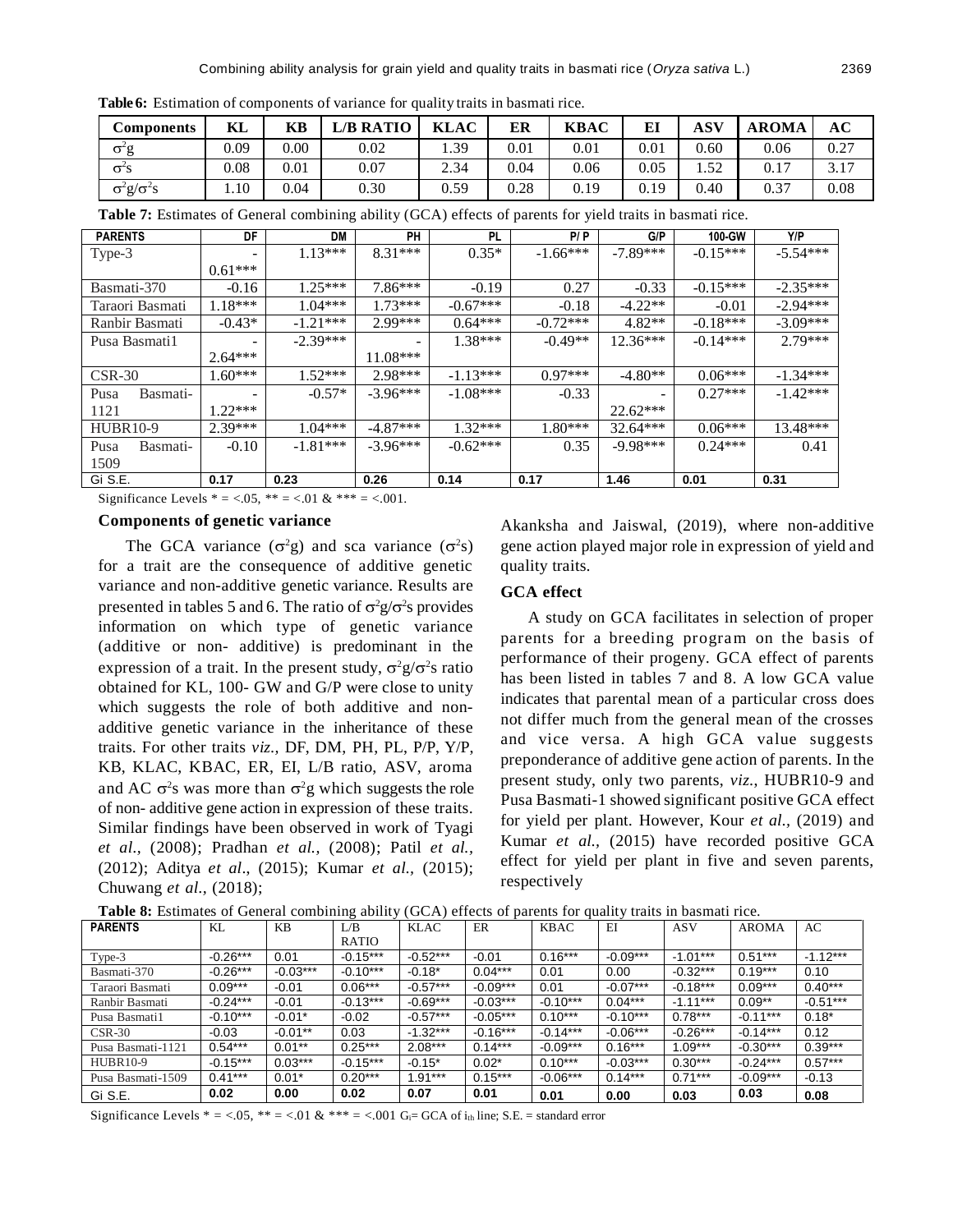**Table 9:** Estimates of Specific combining ability (sca) effects of 36  $F_1$  s for yield traits in basmati rice

| $\mu$ , $\mu$ , $\mu$ , $\mu$ , $\mu$ , $\mu$ , $\mu$ , $\mu$ , $\mu$ , $\mu$ , $\mu$ , $\mu$ , $\mu$ , $\mu$ , $\mu$ , $\mu$ , $\mu$ |            |             |              |             |             |             |            |            |
|---------------------------------------------------------------------------------------------------------------------------------------|------------|-------------|--------------|-------------|-------------|-------------|------------|------------|
| <b>Crosses</b>                                                                                                                        | DF         | DM          | $\bf PH$     | PL          | P/P         | G/P         | 100-GW     | Y/P        |
| Type $3 \times$ Basmati 370                                                                                                           | $-2.44***$ | 1.23        | $-16.33***$  | 0.23        | $-0.08$     | $-15.44**$  | $-0.08*$   | $-2.90**$  |
| Type $3 \times$ Taraori Basmati                                                                                                       | $-2.77***$ | $2.44**$    | $-0.77$      | 0.83        | $-2.56***$  | 3.32        | $-0.07$    | $-0.32$    |
| Type $3 \times$ Ranbir Basmati                                                                                                        | $-1.16*$   | $-2.65***$  | $-14.34***$  | $-0.84$     | $-1.28*$    | $-14.32**$  | $-0.06$    | $-2.62*$   |
| Type $3 \times$ Pusa Basmati1                                                                                                         | $2.05***$  | $-2.13**$   | 35.17 ***    | $1.69***$   | 1.29*       | 8.51        | $0.08*$    | $-1.73$    |
| Type $3 \times$ CSR30                                                                                                                 | $-3.19***$ | $-3.04***$  | $-12.35***$  | $-1.87$ *** | $-0.77$     | $-1.36$     | $-0.17***$ | $-3.04**$  |
| Type3 $\times$ Pusa Basmati1121                                                                                                       | 0.62       | $-2.28**$   | $2.82**$     | $1.07*$     | $2.42***$   | 14.76**     | $0.16***$  | 7.94***    |
| Type3 $\times$ HUBR10-9                                                                                                               | 0.02       | $-1.56*$    | $11.54$ ***  | 0.58        | $1.93**$    | $-7.27$     | $0.12***$  | 0.07       |
| Type3 $\times$ Pusa Basmati1509                                                                                                       | $-2.50***$ | $-0.71$     | $-13.20***$  | 0.35        | $-0.92$     | 0.28        | $0.08*$    | $-0.65$    |
| Basmati $370\times$ Taraori Basmati                                                                                                   | $-4.22***$ | $-8.68***$  | $5.13***$    | $-0.65$     | $2.04$ ***  | $11.46*$    | 0.00       | $-2.34*$   |
| Basmati 370 × Ranbir Basmati                                                                                                          | $-2.62***$ | $-3.44**$   | $14.44$ ***  | $2.96***$   | $2.55***$   | 40.16***    | $0.07*$    | 13.72***   |
| Basmati $370 \times$ Pusa Basmati1                                                                                                    | 0.59       | $1.75*$     | $-25.04$ *** | $1.85$ ***  | 0.32        | 28.41***    | $0.13***$  | $3.08**$   |
| Basmati 370 × CSR30                                                                                                                   | $-2.65***$ | $-4.16***$  | $-31.11$ *** | $1.54$ **   | $3.03***$   | $-3.05$     | $-0.14***$ | 1.90       |
| Basmati 370 × Pusa Basmati 1121                                                                                                       | $3.17***$  | $1.59*$     | $3.36***$    | $-3.38$ *** | $1.53**$    | 13.66**     | $-0.05$    | 4.13***    |
| Basmati 370 × HUBR10-9                                                                                                                | $3.56***$  | $5.32***$   | $4.70***$    | $1.66***$   | 0.43        | $-17.33***$ | $-0.01$    | $-1.85$    |
| Basmati 370 × Pusa Basmati 1509                                                                                                       | $3.05***$  | $2.17**$    | $22.80***$   | $-2.07$ *** | $-2.21$ *** | $-7.75$     | $0.17***$  | $-2.40*$   |
| Taraori Basmati $\times$ Ranbir Basmati                                                                                               | $-1.95***$ | $-2.22**$   | $-19.82$ *** | $1.68$ ***  | 0.70        | $-5.19$     | $-0.07*$   | 1.32       |
| Taraori Basmati $\times$ Pusa Basmati<br>1                                                                                            | $1.26*$    | $1.96*$     | $11.98$ ***  | 0.22        | $-0.43$     | $14.37**$   | $0.09*$    | $2.75**$   |
| Taraori Basmati × CSR30                                                                                                               | $-4.98***$ | $-2.95***$  | $-35.39$ *** | $-0.10$     | $3.35$ ***  | $-9.96*$    | $-0.25***$ | $-0.70$    |
| Taraori Basmati × Pusa Basmati 1121                                                                                                   | $-1.16*$   | $-3.86***$  | $-0.67$      | $2.30***$   | 0.54        | 7.09        | $0.32***$  | 2.86**     |
| Taraori Basmati × HUBR10-9                                                                                                            | $5.23***$  | $2.53**$    | $-35.80$ *** | 0.58        | $1.38\; *$  | $16.12**$   | $-0.09**$  | 4.92***    |
| Taraori Basmati × Pusa Basmati1509                                                                                                    | $-6.28***$ | $-7.62***$  | 32.03 ***    | $1.04 *$    | 0.00        | 24.10***    | $0.25***$  | $-2.50*$   |
| Ranbir Basmati × Pusa Basmati1                                                                                                        | $-1.13*$   | $-3.80***$  | $-22.56$ *** | $1.67***$   | $-0.18$     | 1.23        | $0.20***$  | $-2.64*$   |
| Ranbir Basmati $\times$ CSR30                                                                                                         | $-3.04***$ | $-3.71***$  | $11.59$ ***  | $-0.14$     | $-4.44$ *** | 7.78        | $-0.03$    | $-4.72***$ |
| Ranbir Basmati × Pusa Basmati1121                                                                                                     | $-0.56$    | 0.38        | 0.88         | 0.75        | $2.06***$   | 1.45        | $0.20***$  | 1.33       |
| Ranbir Basmati × HUBR10-9                                                                                                             | $5.84***$  | $7.78***$   | $9.35***$    | $2.04$ ***  | 0.96        | $11.72*$    | $0.18***$  | $5.37***$  |
| Ranbir Basmati × Pusa Basmati1509                                                                                                     | $-0.68$    | $-2.38**$   | $-12.46$ *** | $-0.48$     | $-0.19$     | $-0.10$     | $-0.46***$ | $-0.79$    |
| Pusa Basmati $1 \times$ CSR30                                                                                                         | $-5.16***$ | $-3.86***$  | $31.50$ ***  | $-1.48**$   | $3.06***$   | $-22.51***$ | $-0.08*$   | $7.96***$  |
| Pusa Basmati1 × Pusa Basmati1121                                                                                                      | $-5.35***$ | 0.56        | $-1.68$      | $-0.07$     | $-2.44$ *** | $-8.89$     | $-0.15***$ | $-2.20*$   |
| Pusa Basmati1 × HUBR10-9                                                                                                              | $-1.95***$ | $-2.04**$   | $-7.99$ ***  | $-0.27$     | $-1.77$ **  | $11.20*$    | 0.05       | 5.95***    |
| Pusa Basmati $1 \times$ Pusa Basmati1509                                                                                              | $-0.47$    | $-1.19$     | $-4.93$ ***  | 2.03        | $3.75$ ***  | 6.10        | 0.05       | 15.99***   |
| $CSR 30 \times P$ usa Basmati1121                                                                                                     | $-3.59***$ | $-1.01$     | $-19.59$ *** | 0.11        | $-0.70$     | $-10.26*$   | 0.03       | $-8.66***$ |
| CSR $30 \times HUBR10-9$                                                                                                              | $3.81***$  | $9.058**$   | $17.83$ ***  | 0.76        | $5.57***$   | $-0.09$     | $0.16***$  | 12.70***   |
| CSR 30X Pusa Basmati1509                                                                                                              | $-1.71**$  | $3.90***$   | $-2.42**$    | 1.65        | $-3.58$ *** | 2.93        | $0.25***$  | $-4.42***$ |
| Pusa Basmati $1121 \times HUBR10-9$                                                                                                   | $-5.38***$ | $-5.86***$  | $4.18***$    | 2.16        | $-0.03$     | $10.43*$    | 0.02       | $10.16***$ |
| Pusa Basmati 1121 $\times$ Pusa Basmati 1509                                                                                          | $-0.89$    | $-1.68*$    | $15.21$ ***  | $-0.89$     | $-1.64$ **  | $-8.15$     | $-0.06$    | $-6.68***$ |
| HUBR10-9 $\times$ Pusa Basmati1509                                                                                                    | $-4.50***$ | $-5.62$ *** | 5.78 ***     | $1.84***$   | $1.69**$    | 13.45**     | 0.05       | $8.12***$  |
| $S_{ij} S.E$                                                                                                                          | 0.54       | 0.72        | 0.83         | 0.46        | 0.56        | 4.71        | 0.03       | 0.99       |

Significance Levels \* = <.05, \*\* = <.01 & \*\*\* = <.001

in their study. HUBR10-9 was the best general combiner for yield per plant followed by Pusa Basmati-1. Besides, yield per plant trait HUBR10-9 was the best general combiner for panicle length, number of panicles per plant, total numbers of grain per panicle and plant height. Akanksha and Jaiswal, (2019) also observed HUBR10- 9 as the best general combining parent for yield/plant trait in their study. Pusa Basmati-1 appeared as the best general combiner for earliness in DF, DM, short plant height and increased number of panicles per plant. Positive high GCA for yield per plant has been reported in Pusa Basmati-1 by Kumar *et al.,* (2015); Aditya *et al.,*

(2015) and Bano and Singh, (2019). However, Salgotra *et al.,* (2009) and Pradhan *et al.,* (2008) have reported average and low GCA effect of Pusa Basmati-1, for yield per plant trait.

In the present study traditional basmati varieties, Type-3, Basmati-370, Taraori Basmati and Ranbir Basmati were poor general combiner for yield per plant. Similar findings for poor yield per plant were recorded by Pradhan*et al.,*(2008) inType-3,Kumar *et al.,*(2015) in Type-3 and Basmati-370. However, Salgotra et al., (2009), has found high GCA for Basmati-370 and Ranbir Basmati.

Estimates of GCA effect for KL, L/B ratio,KLAC,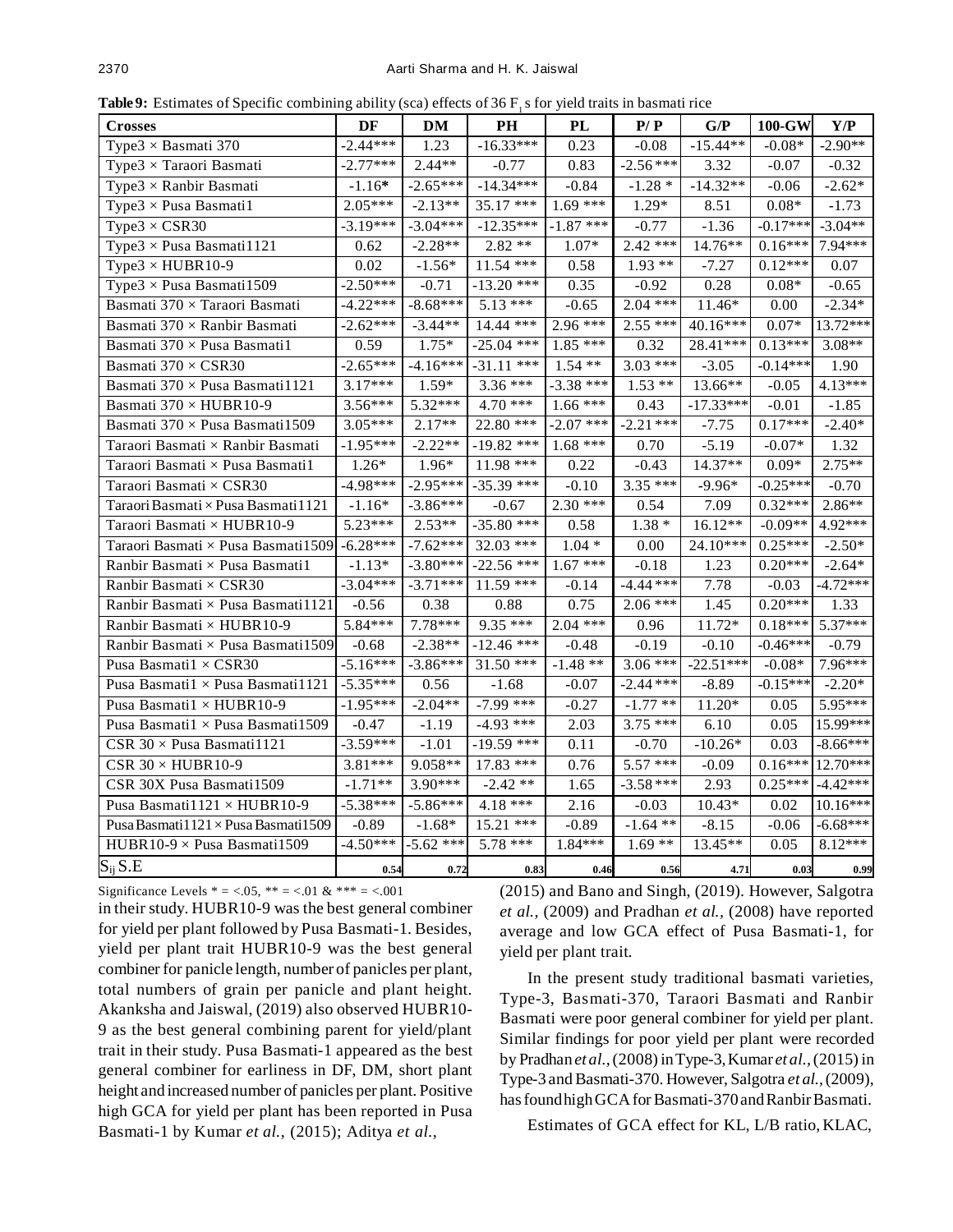**Table 10**. Estimates of Specific combining ability (sca )effects of 36  $F_1$  s for quality traits in basmati rice

| <b>CROSSES</b>                   | KL         | KB         | <b>L/B RATIO</b> | <b>KLAC</b> | ER          | <b>KBAC</b> | EI         | ASV         | <b>AROMA</b> | <b>AC</b>  |
|----------------------------------|------------|------------|------------------|-------------|-------------|-------------|------------|-------------|--------------|------------|
| Type3 X Basmati 370              | $-0.20**$  | $-0.13***$ | $0.16***$        | 0.09        | $0.07**$    | $0.19***$   | $-0.12***$ | $-1.20***$  | 0.13         | $-0.44$    |
| Type3 X Taraori Basmati          | $-0.11$    | $-0.08***$ | $0.13*$          | $-0.77**$   | $-0.09***$  | $0.13***$   | $-0.16***$ | $-0.93***$  | $-0.88***$   | $1.45***$  |
| Type3 X Ranbir Basmati           | $-0.02$    | $-0.12***$ | $0.24***$        | $-1.76***$  | $-0.24***$  | $0.28***$   | $-0.36***$ | $-0.47***$  | $0.30**$     | $-0.03$    |
| Type3 X Pusa Basmati1            | 0.05       | $0.05***$  | 0.06             | $-1.45***$  | $-0.21***$  | 0.01        | $-0.15***$ | $-1.74***$  | $0.39***$    | $0.61*$    |
| Type3 X CSR30                    | $-0.00$    | $-0.11***$ | $0.22***$        | $-0.26$     | $-0.03$     | $0.11***$   | $-0.14***$ | $-0.80***$  | $0.45***$    | $-1.50***$ |
| Type3 X Pusa Basmati1121         | $0.35***$  | $0.06***$  | $-0.048$         | $2.53***$   | $0.23***$   | $0.20***$   | $0.11***$  | $-0.19$     | $-0.07$      | 0.28       |
| Type3 X HUBR10-9                 | $-0.06$    | $0.09***$  | $-0.24***$       | $-0.03$     | 0.02        | $-0.12***$  | $0.13***$  | $-0.82***$  | $-0.28**$    | $-0.81**$  |
| Type3 X Pusa Basmati1509         | $0.45***$  | $-0.04*$   | $0.32***$        | $2.66***$   | $0.23***$   | $0.08*$     | $0.07*$    | $1.85***$   | $-0.42***$   | $-1.36***$ |
| Basmati 370 X Taraori Basmati    | $0.49***$  | $-0.04*$   | $0.35***$        | $2.55***$   | $0.21***$   | $-0.31***$  | $0.30***$  | 2.65***     | $-0.60***$   | $1.87***$  |
| Basmati 370 X Ranbir Basmati     | $0.19***$  | 0.02       | 0.04             | $1.25***$   | $0.12***$   | $-0.24***$  | $0.24***$  | $-0.64***$  | $-0.30**$    | $1.71***$  |
| Basmati 370 X Pusa Basmati1      | 0.05       | $-0.01$    | 0.04             | $0.50*$     | $0.06*$     | $0.14***$   | $-0.04$    | $1.76***$   | 0.05         | $-2.13***$ |
| Basmati 370 X CSR30              | $0.30***$  | $-0.04*$   | $0.29***$        | $-0.61**$   | $-0.17***$  | $0.08*$     | $-0.19***$ | $-0.64***$  | $-0.19*$     | $1.12***$  |
| Basmati 370 X Pusa Basmati1121   | $-0.50***$ | $-0.06***$ | $-0.12*$         | $-1.53***$  | $-0.07***$  | $0.10*$     | $-0.18***$ | $-0.55***$  | $-0.54***$   | $2.47***$  |
| Basmati 370 X HUBR10-9           | $-0.11$    | $0.07***$  | $-0.20***$       | $-1.05***$  | $-0.11***$  | $0.13***$   | $-0.10***$ | $-0.77***$  | $-0.14$      | $1.83***$  |
| Basmati 370 X Pusa Basmati 1509  | $0.41***$  | $0.04*$    | $0.12*$          | 0.29        | $-0.057*$   | $0.14***$   | $-0.10**$  | $-1.58***$  | $-0.07$      | $2.05***$  |
| Taraori Basmati X Ranbir Basmati | 0.06       | $-0.06**$  | $0.17**$         | $-1.42***$  | $-0.212***$ | $0.38***$   | $-0.37***$ | $-1.38***$  | $-0.37***$   | $-0.87**$  |
| Taraori Basmati X Pusa Basmati1  | $0.24***$  | 0.028      | 0.059            | $-0.47*$    | $-0.12***$  | $0.15***$   | $-0.12***$ | $0.65***$   | 0.05         | $-0.94***$ |
| Taraori Basmati X CSR30          | 0.10       | $-0.06***$ | $0.21***$        | $-0.53*$    | $-0.09***$  | $0.27***$   | $-0.23***$ | $-0.70***$  | 0.04         | $0.79**$   |
| Taraori Basmati X Pusa Basmati   | $0.26***$  | 0.027      | 0.088            | $-3.79***$  | $-0.45***$  | $-0.17***$  | $-0.30***$ | $0.38***$   | $-0.01$      | $1.38***$  |
| 1121                             |            |            |                  |             |             |             |            |             |              |            |
| Taraori Basmati X HUBR10-9       | $-0.08$    | $0.07***$  | $-0.21***$       | $0.50*$     | $0.08***$   | 0.03        | $0.09**$   | $-0.16$     | $-0.24**$    | $1.28***$  |
| Taraori Basmati X Pusa Basmati   | $0.19**$   | $-0.01$    | $0.15***$        | $2.77***$   | $0.29***$   | $-0.00$     | $0.18***$  | $-1.25***$  | $-0.01$      | $0.90***$  |
| Ranbir Basmati X Pusa Basmati    | 0.21       | 0.01       | 0.09             | $-0.39$     | $-0.11***$  | $0.25***$   | $-0.21***$ | $0.23*$     | $-0.64***$   | $-1.59***$ |
| 1509                             |            |            |                  |             |             |             |            |             |              |            |
| Ranbir Basmati X CSR30           | 0.02       | $-0.12***$ | $0.30***$        | $-0.00$     | $-0.01$     | $-0.19***$  | $-0.02$    | $-1.00***$  | $-0.13$      | $-0.92***$ |
| Ranbir Basmati X Pusa Basmati    | 0.11       | 0.02       | 0.03             | $-0.64***$  | $-0.10***$  | $-0.16***$  | 0.00       | 0.02        | $-0.07$      | 0.176      |
| 1121                             |            |            |                  |             |             |             |            |             |              |            |
| Ranbir Basmati X HUBR10-9        | $-0.07$    | $0.07***$  | $-0.20***$       | $1.10***$   | $0.17***$   | $0.25***$   | 0.02       | $-1.00***$  | $-0.51***$   | 2.907***   |
| Ranbir Basmati X Pusa Basmati    | $-0.64***$ | $0.05***$  | $-0.47***$       | $-1.25***$  | 0.00        | $-0.17***$  | $0.12***$  | $0.24*$     | $-0.16$      | $-0.870**$ |
| 1509                             |            |            |                  |             |             |             |            |             |              |            |
| Pusa Basmati1 X CSR30            | $0.31***$  | 0.011      | $0.12*$          | $-0.74***$  | $-0.16***$  | $-0.22***$  | $-0.02$    | $0.44***$   | 0.08         | 0.45       |
| Pusa Basmati1 X Pusa Basmati     | 0.03       | $-0.05***$ | $0.15***$        | $1.01***$   | $0.11***$   | $0.24***$   | $-0.10**$  | $-1.044***$ | $-0.24**$    | $0.60*$    |
| 1121                             |            |            |                  |             |             |             |            |             |              |            |
| Pusa Basmati1 X HUBR10-9         | 0.07       | $-0.03*$   | 0.10             | $1.94***$   | $0.24***$   | 0.06        | $0.11***$  | $-0.10$     | 0.17         | $1.06***$  |
| Pusa Basmati1 X Pusa Basmati     | 0.09       | $-0.02$    | 0.08             | $-1.45***$  | $-0.20***$  | $0.31***$   | $-0.29***$ | $-0.35***$  | 0.10         | 0.10       |
| 1509                             |            |            |                  |             |             |             |            |             |              |            |
| CSR 30 X Pusa Basmati1121        | $-0.09$    | $-0.08***$ | $0.15***$        | $0.81***$   | $0.13***$   | $-0.20***$  | $0.16***$  | 0.13        | $-0.21*$     | $1.66***$  |
| <b>CSR 30 X HUBR10-9</b>         | 0.10       | $-0.04*$   | $0.13*$          | $-0.91***$  | $-0.15***$  | $-0.33***$  | 0.04       | $-1.20***$  | 0.16         | $1.00***$  |
| CSR 30X Pusa Basmati1509         | $0.18*$    | $-0.01$    | 0.09             | $-1.49***$  | $-0.21***$  | 0.00        | $-0.17***$ | $-1.20***$  | 0.05         | $1.00***$  |
| Pusa Basmati1121 X HUBR10-9      | 0.10       | $-0.08***$ | $0.28***$        | $-1.09***$  | $-0.16***$  | $0.30***$   | $-0.32***$ | $0.88***$   | $0.33***$    | $-1.00***$ |
| Pusa Basmati1121 X Pusa          | $-0.09$    | $-0.08***$ | $0.17***$        | $-1.60***$  | $-0.19***$  | $-0.23***$  | $-0.06*$   | $0.35***$   | $0.22*$      | $1.48***$  |
| Basmati1509                      |            |            |                  |             |             |             |            |             |              |            |
| HUBR10-9 X Pusa Basmati1509      | $-0.14$    | $-0.08***$ | $0.13*$          | $-0.14$     | 0.02        | 0.02        | $-0.07*$   | 0.01        | $0.28**$     | $-0.56*$   |
| Sij S.E                          | 0.07       | 0.02       | 0.05             | 0.22        | 0.02        | 0.04        | 0.03       | 0.10        | 0.09         | 0.25       |

Significance Levels  $* = <.05$ ,  $** = <.01$  &  $*** = <.001$ ; Sij = SCA of ijth cross; S.E=standard error

ER, KBAC, EI revealed that Pusa Basmati-1121 and Pusa Basmati-1509 were good general combiners for these traits. Tyagi *et al.,* (2008) reported positive significant GCA effect for 100-GW and average GCA effect for yield per plant in Pusa Basmati-1121. In present

findings, Pusa Basmati-1121 recorded high GCA effect for 100-GW and low GCA effect for yield per plant. Type- 3 showed good general combining ability for aroma followed by Basmati-370, Taraori Basmati and Ranbir Basmati. Among the parents, CSR-30 and Type-3were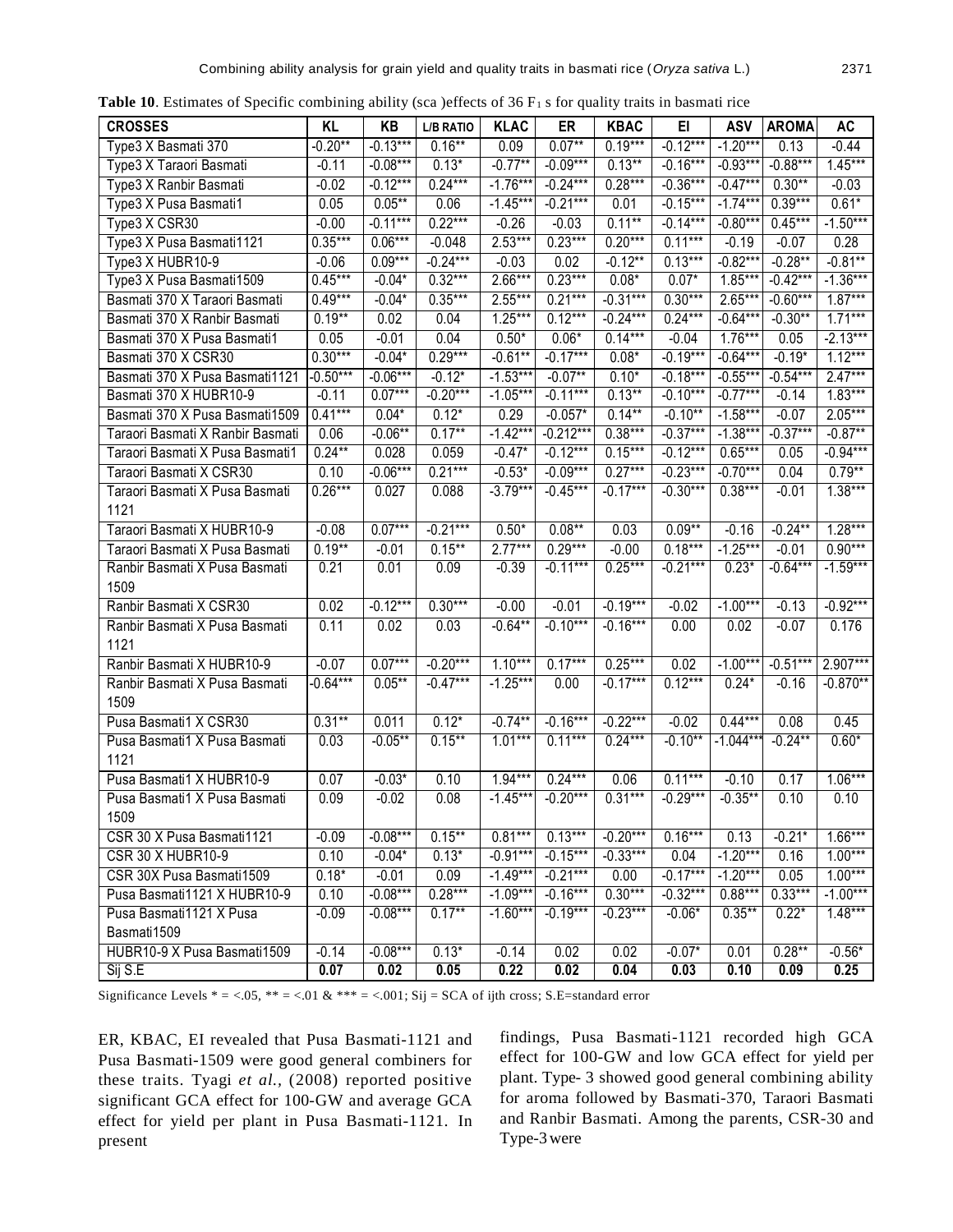| <b>Parents</b>    | <b>High GCA</b>                                                      | LowGCA                                                                   | <b>Average GCA</b>                 |
|-------------------|----------------------------------------------------------------------|--------------------------------------------------------------------------|------------------------------------|
| Type-3            | DF, PL, Aroma,                                                       | P/P, G/P, DM, 100-GW, Y/P, PH, ASV,<br>AC, KL, L/B ratio, KLAC, KBAC, EI | KB, ER                             |
| Basmati-370       | ER, Aroma, KB                                                        | DM, 100-GW, PH, KL, L/B ratio,<br>KLAC, Y/P, ASV                         | DF, KBAC, EI,<br>AC, PL, P/P, G/P, |
| Taraori Basmati   | L/B ratio, Aroma,<br>ASV, KL                                         | DF, DM, PH, PL, G/P, Y/P, KLAC,<br>ER, EI                                | 100-GW, P/P, KB,<br>KBAC, AC       |
| Ranbir Basmati    | DF, DM, PL, $P/P$ . G/P,<br>100-GW, KBAC, EI, Aroma                  | PH, G/P, KL, KB, L/B ratio,<br>KLAC, ER, ASV, AC                         |                                    |
| Pusa Basmati1     | DF, DM, PH, PL, $G/P$ , $Y/P$ ,<br>KBAC, ASV, AC                     | P/P, 100-GW, KL, KLAC,<br>ER, KB, EI, Aroma                              | $L/B$ ratio                        |
| $CSR-30$          | KB, KBAC, P/P, 100-GW                                                | DF, DM, PH, PL, G/P, Y/P, KLAC,<br>ER, EI, Aroma, ASV                    | KL, L/B ratio,<br>AC               |
| Pusa Basmati-1121 | DF, DM, PH, 100-GW, KL,<br>KLAC, L/B ratio, ER, KBAC,<br>EI, ASV, AC | KB, Aroma, Y/P, G/P, PL                                                  | P/P                                |
| <b>HUBR10-9</b>   | PH, PL, P/P, G/P, 100-GW,<br>Y/P, KLAC, ASV, AC                      | DF, DM, KL, KB, L/B ratio, ER,                                           | KBAC, EI, Aroma                    |
| Pusa Basmati-1509 | DM, PH, 100-GW, KL, L/B<br>ratio, KLAC, ER, KBAC, EI                 | PL, G/P, KB, Aroma                                                       | DF, $P/P$ , $Y/P$ ,                |

**Table 11:** GCA effects of 18 yield and quality traits.

DF= days to 50% flowering, DM= days to maturity, PH= plant height (cm), PL= main panicle length (cm), P/P= number of panicles/plant, G/P= total number of grains per panicle, 100-GW= grain weight (g), Y/P= yield/plant(g), KL=kernel length (mm), KB=kernel breadth (mm), L/B ratio= Kernel length/kernel breadth ratio, KLAC= kernel length after cooking (mm), ER= elongation ratio, KBAC=kernel breadth after cooking (mm), EI= elongation index, ASV=alkali spreading value, AC= amylose content.

poor general combiner for most of the traits except aroma and ASV. One particular parent having a desirable GCA effect for all traits were not observed in the present study. A brief summary of GCA effects showed by parents for 18 traits is presented in table 11.

A high value of SCA effect implicates role of epistatic and dominance genetic variance in expression of characters. In the present study, 14 crosses showed significant positive SCA effect for yield per plant, Pusa Basmati-1  $\times$  Pusa Basmati-1509 showed highest value for SCA effect for the trait. Kumar *et al.,* (2015) recorded 16 crosses out of 28 andChuwang *et al.,*(2018)

# **SCA effects**

SCA effect is a function of non-additive gene action.

**Table 12:** Promising hybrids on the basis of *per se performance* GCA and sca effect.

| <b>CROSSES</b>                            | sca        | GCA            | per se             |
|-------------------------------------------|------------|----------------|--------------------|
|                                           | effect     | effect         | <i>performance</i> |
| $CSR-30\times HUBR10-9$                   | $12.7***$  | $L \times H$   | 54.96              |
| Pusa Basmati-1121 $\times$ HUBR10-9       | $10.16***$ | $L \times H$   | 52.35              |
| Pusa Basmati- $1 \times HUBR10-9$         | $5.95***$  | $H \times H$   | 52.34              |
| $HIBR10-9 \times Pusa Basmati-1509$       | $8.12***$  | $H \times I$ . | 52.13              |
| Pusa Basmati-1 $\times$ Pusa Basmati-1509 | $15.99***$ | $H \times A$   | 49.32              |
| Ranbir Basmati $\times$ HUBR10-9          | $5.37***$  | $L \times H$   | 45.89              |
| Taraori Basmati $\times$ HUBR10-9         | $4.92***$  | $L \times H$   | 45.59              |
| Pusa Basmati- $1 \times$ CSR-30           | $7.96***$  | $H \times L$   | 39.53              |
| Basmati-370 $\times$ R Basmati            | $13.72***$ | $L \times L$   | 38.40              |
| Basmati-370 $\times$ Pusa Basmati-1       | $3.08**$   | $L \times H$   | 33.65              |
| Taraori Basmati × Pusa Basmati-1          | $2.75**$   | $L \times H$   | 32.73              |
| Type- $3 \times$ Pusa Basmati-1121        | $7.94***$  | $L \times L$   | 31.10              |
| Basmati-370 $\times$ Pusa Basmati-1121    | $4.13***$  | $L \times L$   | 30.49              |
| Taraori Basmati × Pusa Basmati-1121       | $2.86**$   | $L \times L$   | 28.62              |

Significance Levels \*\* = <.01 & \*\*\* = <.001

recorded 13 out of 28 crosses showing positive SCA effect for yield per plant trait in their study. However, Aditya *et al.,* (2015) recorded 6 out of 36 and Kour *et al.,* (2019) recorded 6 out of 33 crosses, which showed positive SCA effect for yield per plant trait. The difference in number of crosses with desirable SCA effects varied in different studies. This could be result of different parental material used in different experiments. Seven cross combinations with HUBR10-9 as one of the parents showed high sca effect. These crosses had HUB10-9 which was the best general combiner with high *per se* performance.

Considering both quality and yield traits studied Basmati-370 × Taraori Basmati and Basmati-370  $\times$  Ranbir